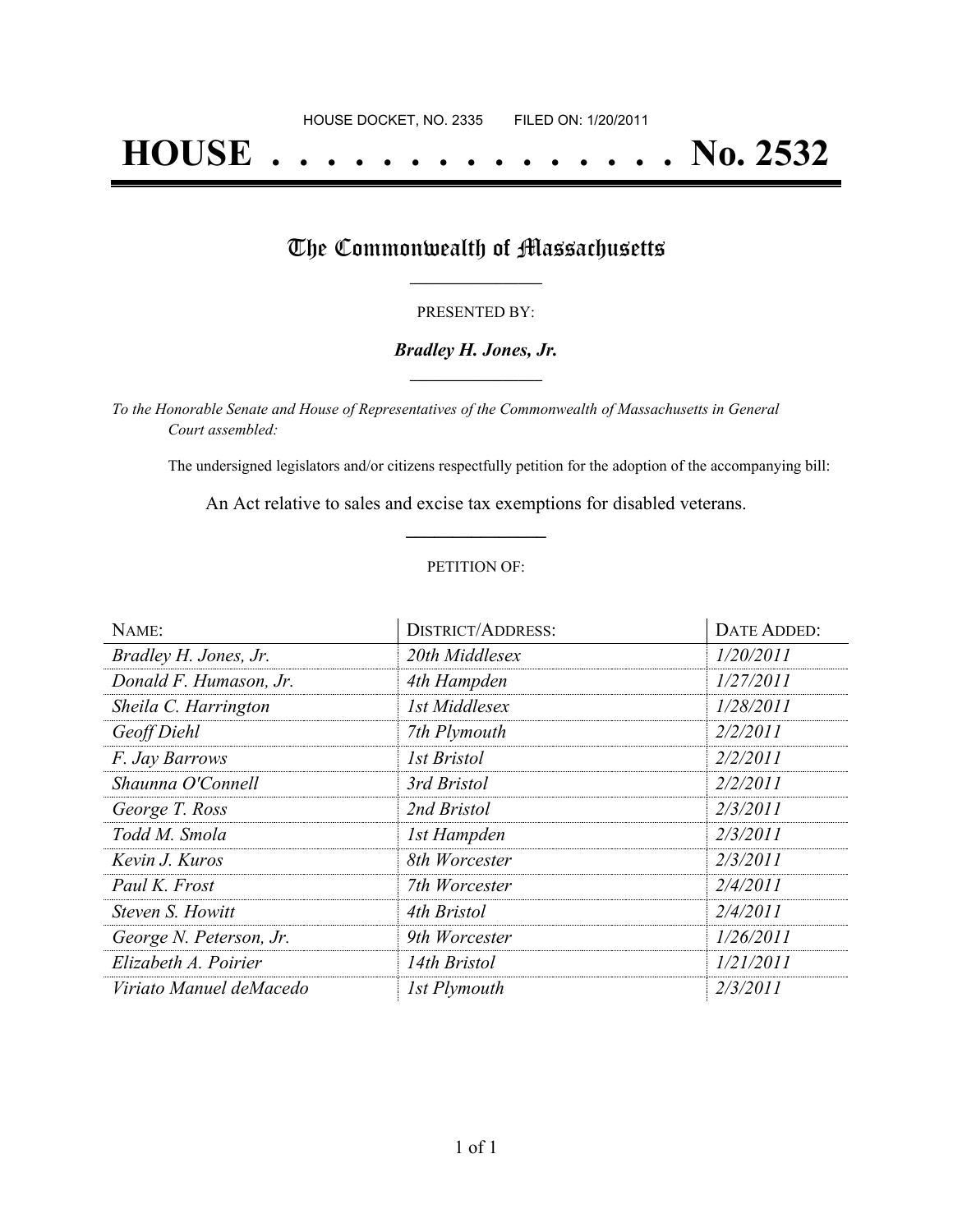## **HOUSE . . . . . . . . . . . . . . . No. 2532**

By Mr. Jones of North Reading, a petition (accompanied by bill, House, No. 2532) of Bradley H. Jones, Jr., and others relative to sales and excise tax exemptions for disabled veterans. Revenue.

#### [SIMILAR MATTER FILED IN PREVIOUS SESSION SEE HOUSE, NO. *2784* OF 2009-2010.]

### The Commonwealth of Massachusetts

**\_\_\_\_\_\_\_\_\_\_\_\_\_\_\_ In the Year Two Thousand Eleven \_\_\_\_\_\_\_\_\_\_\_\_\_\_\_**

An Act relative to sales and excise tax exemptions for disabled veterans.

Be it enacted by the Senate and House of Representatives in General Court assembled, and by the authority *of the same, as follows:*

1 SECTION 1. Section 1 of chapter 60A of the General Laws, as most recently amended by

2 Section 54 of Chapter 188 of the Acts of 2010, is hereby further amended by inserting, in the

3 seventh paragraph, after the word "disabled" the following words:--

4 ; and who qualify for and are therefore entitled to display thereon the distinctive number

5 plates authorized by section 2 chapter 90.

6 SECTION 2. Section 6 of chapter 64H of the General Laws, as most recently amended by

7 Sections 55 and 157 of Chapter 27 of the Acts of 2009, is hereby further amended by striking

8 out, in subsection (u), the words "and has been issued a disabled veteran number plate under

9 section 2 of said chapter 90" and inserting in place thereof the following words:--